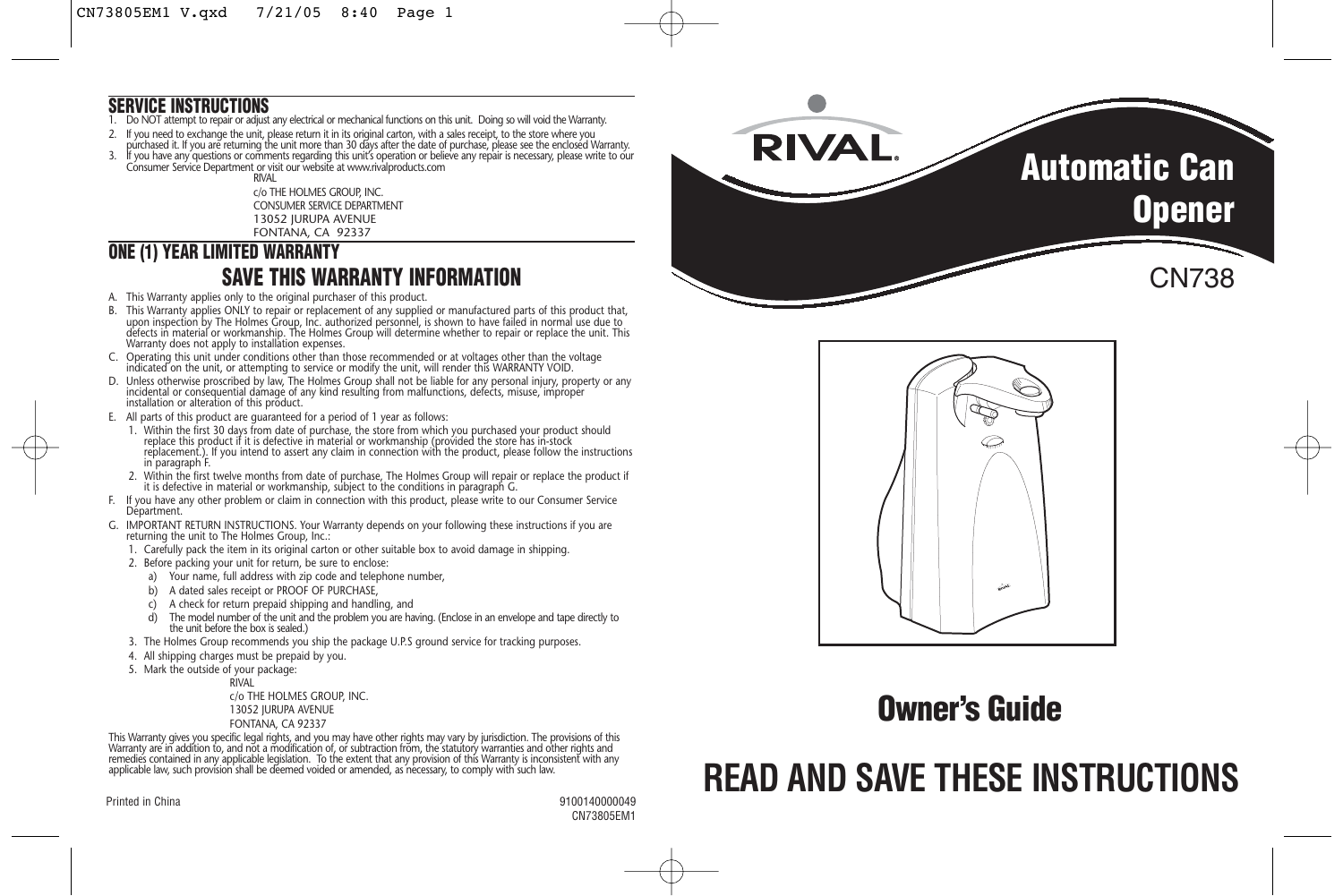# **IMPORTANT SAFEGUARDS**

**When using electrical appliances, basic safety precautions should always be followed, including the following:**

- 1. Read all instructions.
- 2. To protect against risk of electrical shock, do not immerse cord, plug or power unit in water or other liquid.
- 3. Close supervision is necessary when any appliance is used by or near children.
- 4. Unplug from outlet when not in use, before putting on or taking off parts, and before cleaning.
- 5. Avoid contact with moving parts.
- 6. Do not operate any appliance with a damaged cord or plug, or after the appliance malfunctions, or is dropped or damaged in any manner.
- 7. The use of attachments not recommended or sold by Rival may cause fire, electrical shock or injury.
- 8. Do not use outdoors.
- 9. Do not let cord hang over edge of table or counter, or touch hot surfaces, including the stove.
- 10. Do not open pressurized (aerosol-type) cans or cans of flammable liquids, such as lighter fluids.
- 11. To disconnect, remove plug from wall outlet.

# **SAVE THESE INSTRUCTIONS**

This appliance is for **HOUSEHOLD USE ONLY**. This unit never needs lubrication. No user-servicable parts inside. Do not attempt to service this product.

#### **POLARIZED PLUG**



This appliance has a polarized plug (one blade is wider than the other). To reduce the risk of electric shock, this plug will fit into a polarized outlet only one way. If the plug does not fit fully into the outlet, reverse the plug. If it still does not fit, contact a qualified electrician.

Do not attempt to modify the plug in any way. If the plug fits loosely into the AC outlet or if the AC outlet feels warm do not use that outlet.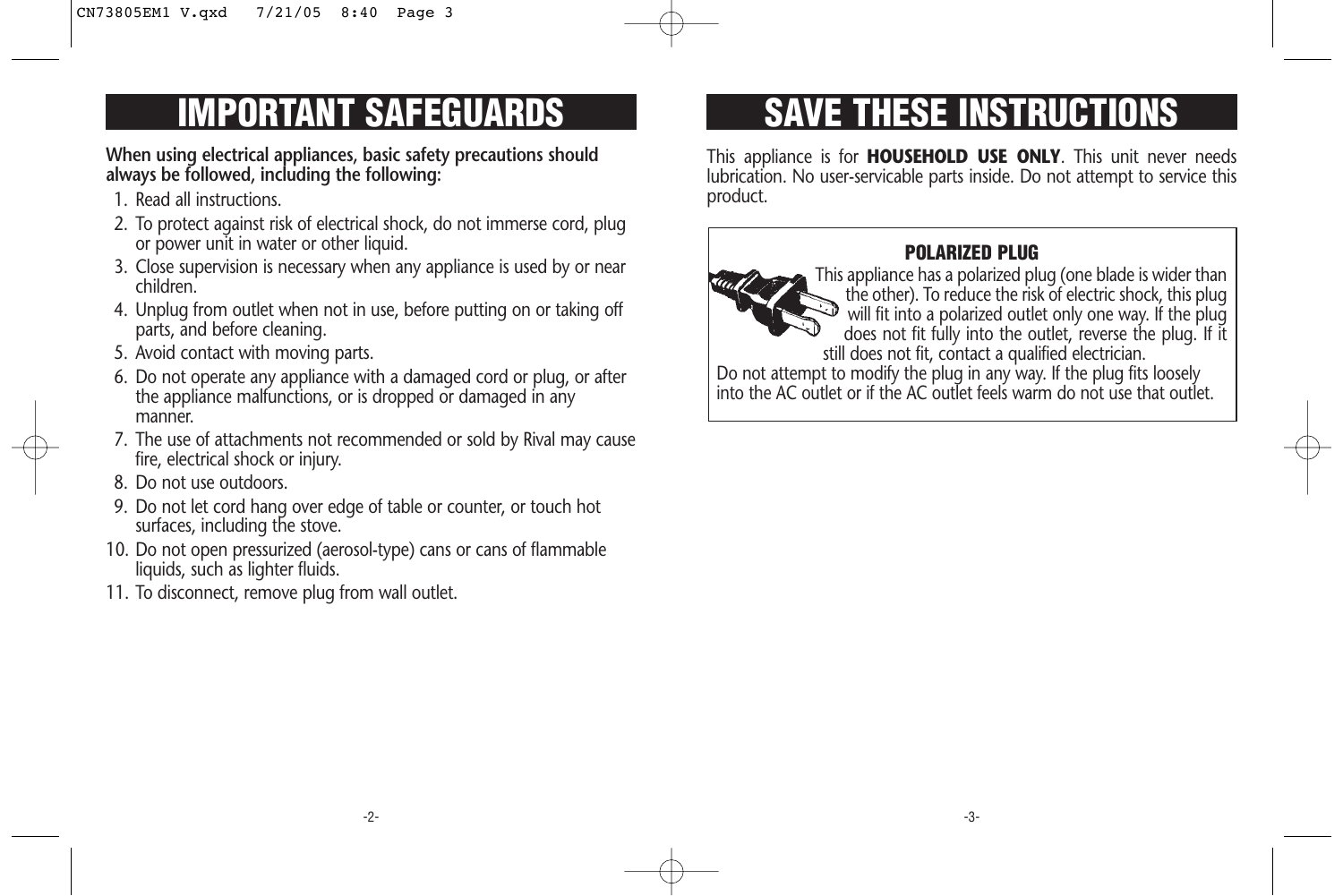#### **HOW TO OPEN CANS**

- 1. Plug cord into 120 volt, AC outlet.
- 2. Raise piercing lever enough to wedge can between cutting blade and feed gear as shown below.
- 3. Press lever down all the way to pierce lid and start cutting action. "Power pierce" feature: When you press down on the lever, motor will start rotating can for easier piercing.
- 4. Let go of lever and can opener will continue cutting and will stop automatically when can has been opened. (It is normal for motor to occasionally continue cutting action for a few seconds after lid has been severed).



5. To remove can, grasp it firmly and raise lever. Slide lid from magnet.

### **TO OPEN EXTRA TALL CANS**

- 1 Place can opener at edge of counter before wedging can in position for opening.
- 2. To open cans over 2 lbs., hold top of can opener to stabilize it.
- 3. Unit will not open rimless cans.

### **HOW TO SHARPEN KNIVES**

#### **DO NOT ATTEMPT TO SHARPEN HOLLOW GROUND BLADES OR THOSE WITH SERRATED EDGES.**

- 1. Be sure knife is clean and free of grease.
- 2. Place heel of knife into the guide slot located on the back of the can opener. Lightly draw the blade towards you, applying a slight downward pressure. Repeat this procedure four to five times to put on a "factory sharp" edge.



#### **HOW TO CLEAN BLADE ASSEMBLY**

#### **NEVER SUBMERGE CAN OPENER IN WATER.**

- 1. Unplug cord. Lift piercing lever to vertical position as shown below. Hold appliance and ease cutting assembly out of case. Wash in hot, soapy water. Rinse and dry. Do not wash in automatic dishwasher.
- 2. To replace blade assembly, hold piercing lever in vertical position. Insert shaft into key hole. Push in piercing lever

all the way. Rotate piercing lever clockwise until it is horizontal. If lever is properly engaged, it cannot be removed from can opener when in horizontal position.



**HINT:** Cutting mechanism may collect food or paper from can labels, and should be washed frequently.